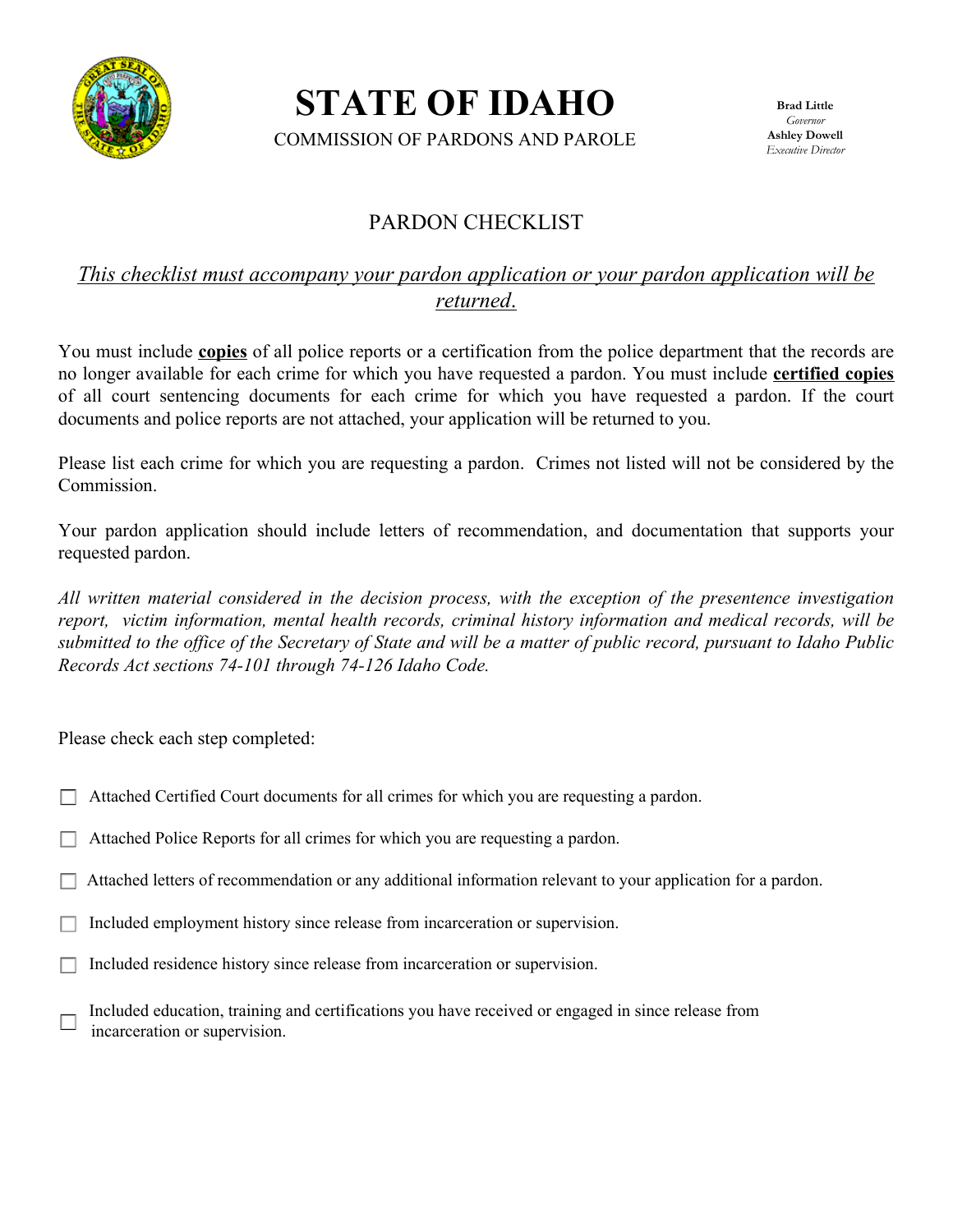

# **STATE OF IDAHO**

COMMISSION OF PARDONS AND PAROLE

**Brad Little**  *Governor*  **Ashley Dowell**  *Executive Director* 

# **PARDON APPLICATION**

**When a pardon is granted, your firearm rights are restored.** 

| Legal Name:                                                                                    |                      | IDOC:         |  |  |
|------------------------------------------------------------------------------------------------|----------------------|---------------|--|--|
| Name arrested under or other names used:                                                       |                      |               |  |  |
| Date of Birth:<br>Social Security Number:                                                      |                      |               |  |  |
| Occupation:                                                                                    |                      |               |  |  |
| Military history; branch, rank<br>disciplinary, enlistment dates,<br>discharge type and dates: |                      |               |  |  |
| <b>Marital Status:</b>                                                                         |                      |               |  |  |
| $\Box$ Married<br>Divorced<br>$\mathbf{L}$                                                     | Widowed<br>Separated | Never Married |  |  |
| Spouse's name:                                                                                 |                      |               |  |  |
| Do you have any pending charges?<br>$\Box$ Yes<br>No                                           |                      |               |  |  |
| List of offenses for which you seek a pardon:                                                  |                      |               |  |  |
| County:                                                                                        | Case Number:         | Crime:        |  |  |
| 1.                                                                                             |                      |               |  |  |
| 2                                                                                              |                      |               |  |  |
| 3.                                                                                             |                      |               |  |  |
| 4.                                                                                             |                      |               |  |  |
| 5.                                                                                             |                      |               |  |  |
| 7.                                                                                             |                      |               |  |  |
| 8.                                                                                             |                      |               |  |  |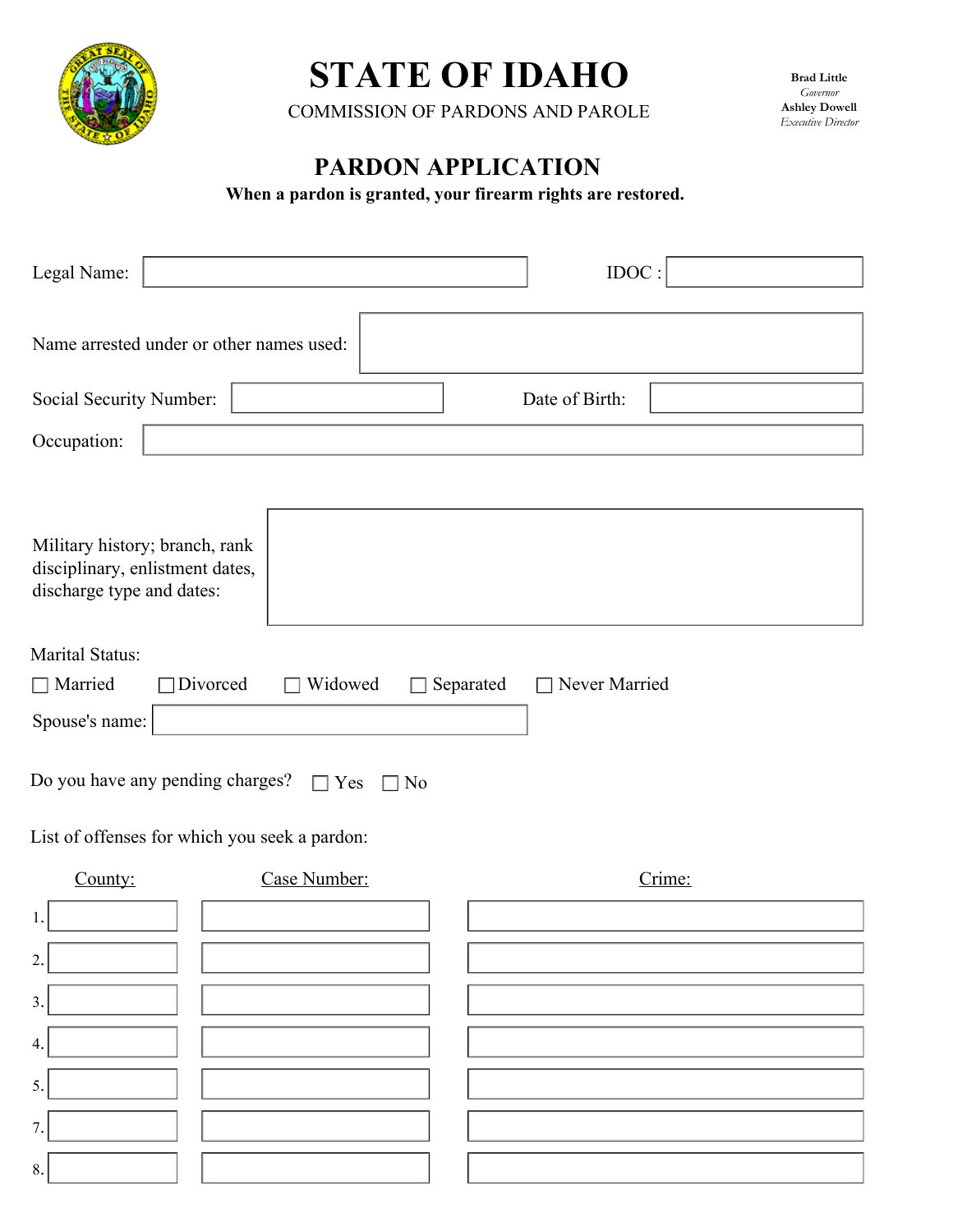**Complete Criminal History:** *Failure to report accurate and complete information will result in denial of your request for a pardon. Attach a separate sheet of paper if you have additional crimes.* 

|      | County: | Case Number: | Crime: | Date Fulfilled: |
|------|---------|--------------|--------|-----------------|
| $1.$ |         |              |        |                 |
| 2.   |         |              |        |                 |
| 3.   |         |              |        |                 |
| 4.   |         |              |        |                 |
| 5.   |         |              |        |                 |
| 6.   |         |              |        |                 |
| 7.   |         |              |        |                 |
| 8.   |         |              |        |                 |

**Employment History** - *Include all employment history since the date of your release from supervision and/or incarceration to the present.* 

| Date Hired: | End Date: | Employer: | Reason for Leaving: |
|-------------|-----------|-----------|---------------------|
| 1.          |           |           |                     |
| 2.          |           |           |                     |
| 3.          |           |           |                     |
| 4.          |           |           |                     |
| 5.          |           |           |                     |
|             |           |           |                     |

### **Residence Information**

Mailing Address: Message Number: Telephone Number: Physical Address: Email Address: Do you rent or own your home?  $\Box$  Rent  $\Box$  Own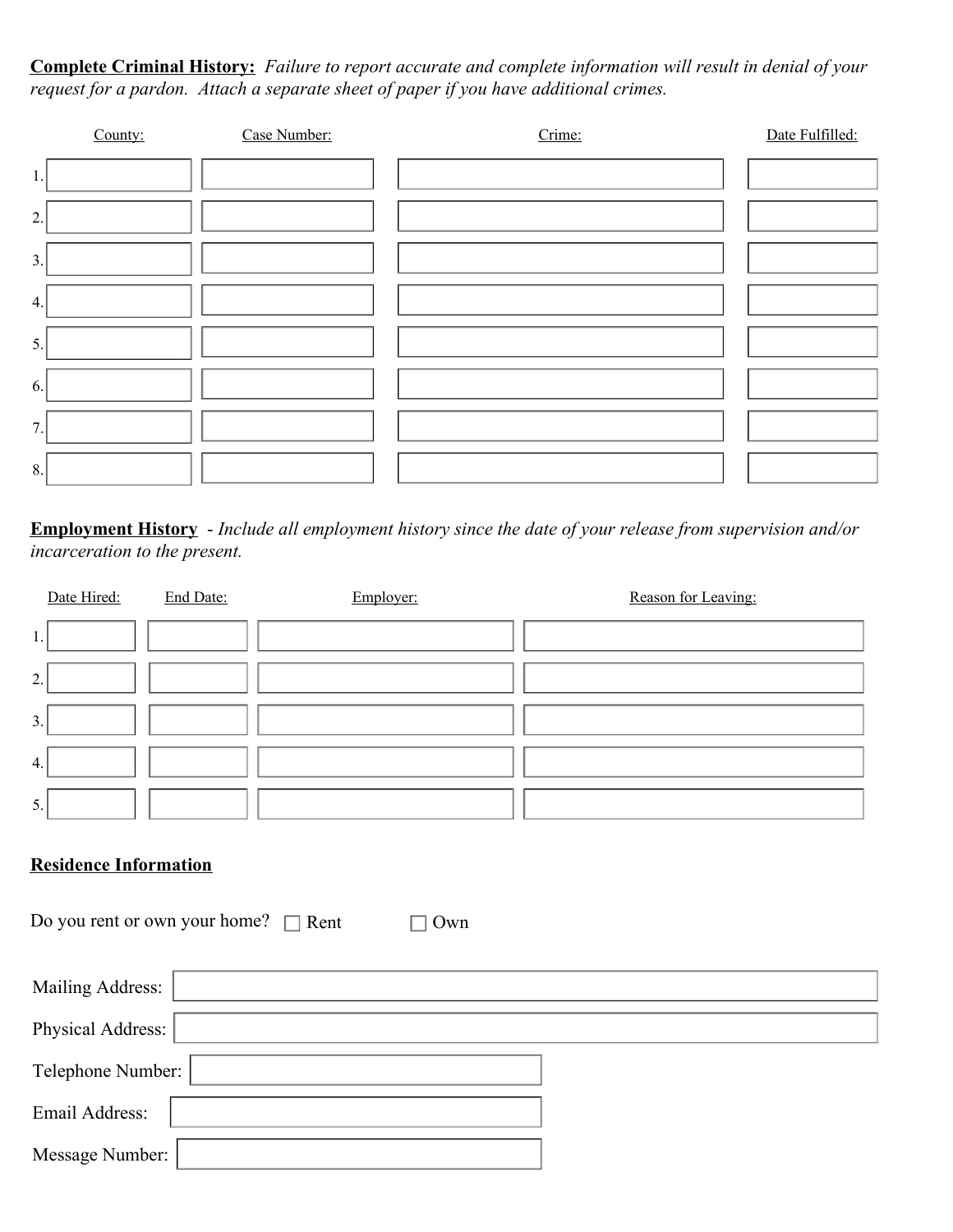Please list your residence history since your release from supervision or incarceration to the present.

| From:                                                   | $\underline{\operatorname{To:}}$ | Address: |
|---------------------------------------------------------|----------------------------------|----------|
| 1.                                                      |                                  |          |
| 2.                                                      |                                  |          |
| 3.                                                      |                                  |          |
| 4.                                                      |                                  |          |
| 5.                                                      |                                  |          |
| 6.                                                      |                                  |          |
| 7.                                                      |                                  |          |
| 8.                                                      |                                  |          |
|                                                         |                                  |          |
| Interests and Hobbies:                                  |                                  |          |
| Education, Technical<br>Training, and<br>Certifications |                                  |          |
| Volunteer Activities,<br>and Community<br>Participation |                                  |          |